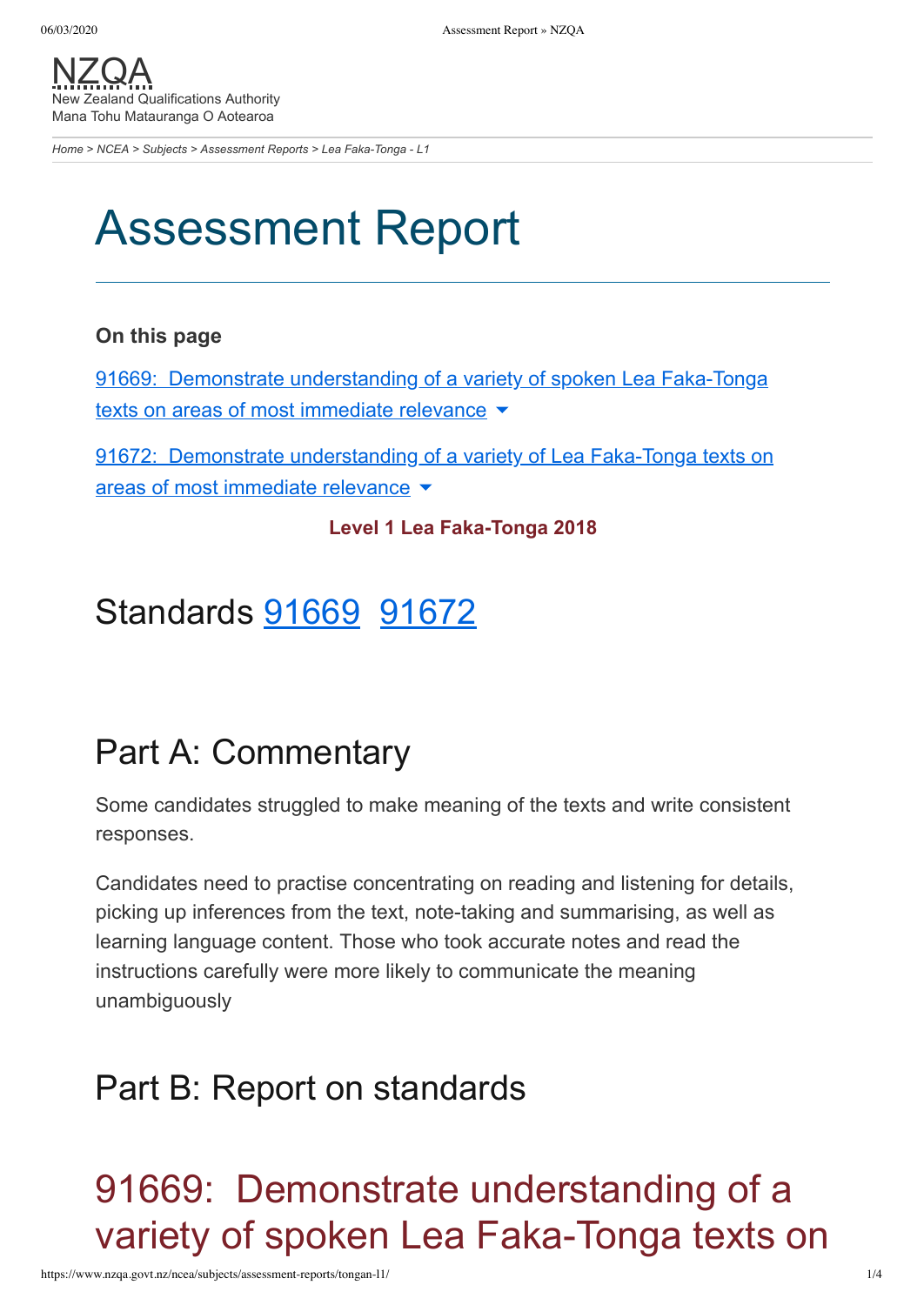## areas of most immediate relevance

Candidates who were awarded **Achievement** commonly:

- demonstrated basic knowledge of Level 1 vocabulary and structures
- provided some simple but accurate information from the listening passages
- showed a general understanding of the passages
- described the speakers' opinions in simple terms.

Candidates whose work was assessed as **Not Achieved** commonly:

- answered only some of the questions
- made very brief listening notes, or did not take notes at all
- provided irrelevant and generalised answers
- showed little understanding beyond simple vocabulary
- were unable to grasp the overall meaning of the texts
- understood only isolated words or phrases.

Candidates who were awarded **Achievement with Merit** commonly:

- identified key information
- connected ideas appropriately
- produced answers that included significant amounts of accurate detail
- made links between different parts of the listening passages
- drew appropriate conclusions.

Candidates who were awarded **Achievement with Excellence** commonly:

- wrote detailed answers that showed full understanding of the texts
- justified their ideas clearly using accurate and relevant evidence from the listening passages
- made detailed listening notes
- were able to draw inferences from the texts.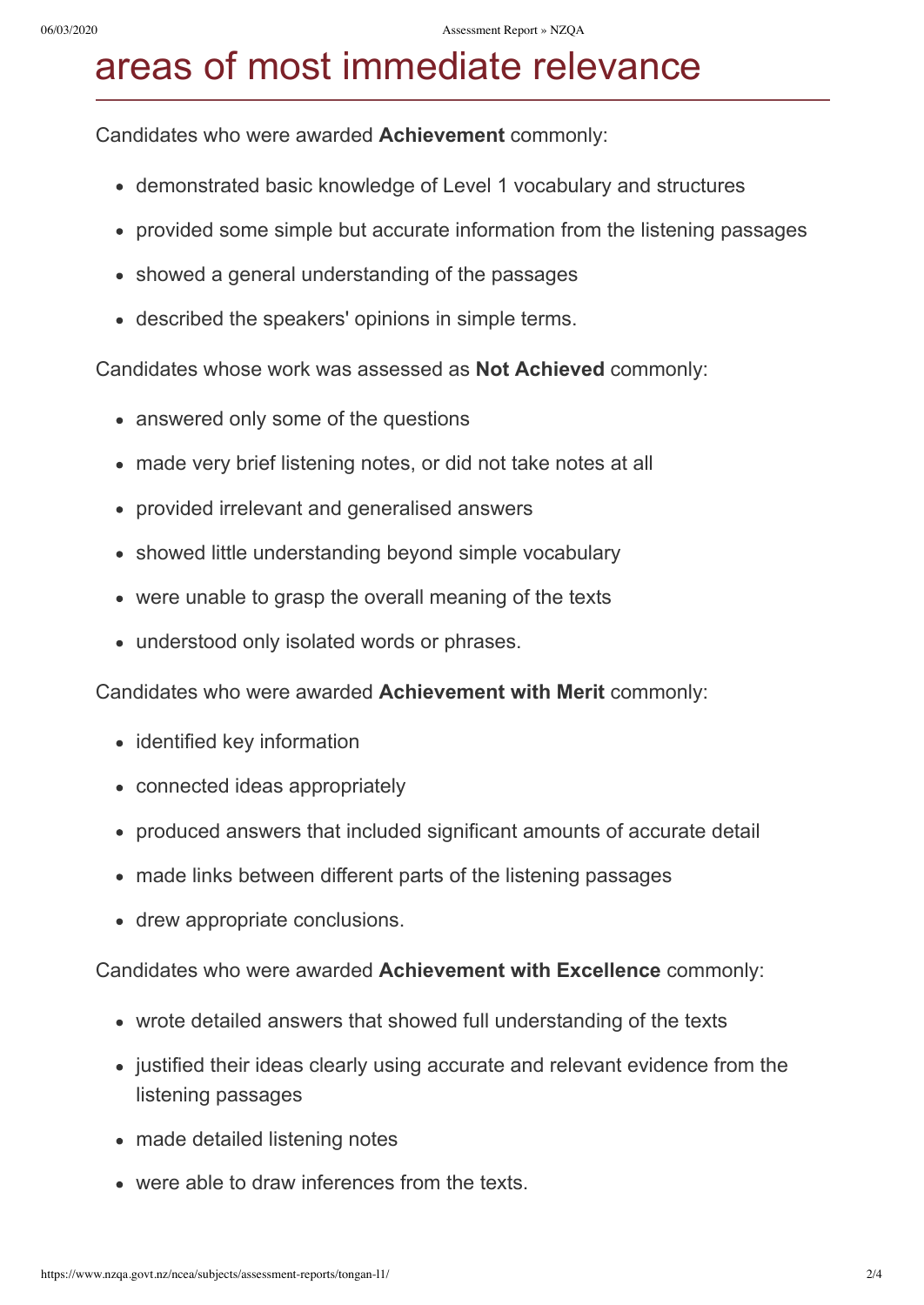# 91672: Demonstrate understanding of a variety of Lea Faka-Tonga texts on areas of most immediate relevance

Candidates who were awarded **Achievement** commonly:

- demonstrated basic knowledge of Level 1 vocabulary and structures
- provided some simple but accurate information from the written texts
- showed a general understanding of the texts
- described the speaker's opinions in simple terms.

Candidates whose work was assessed as **Not Achieved** commonly:

- answered only some of the questions
- provided irrelevant and generalised answers
- showed little understanding beyond simple vocabulary
- were unable to grasp the overall meaning of the texts
- understood only isolated words or phrases.

Candidates who were awarded **Achievement with Merit** commonly:

- identified key information
- connected ideas appropriately
- produced answers that included significant amounts of accurate detail
- drew appropriate conclusions.